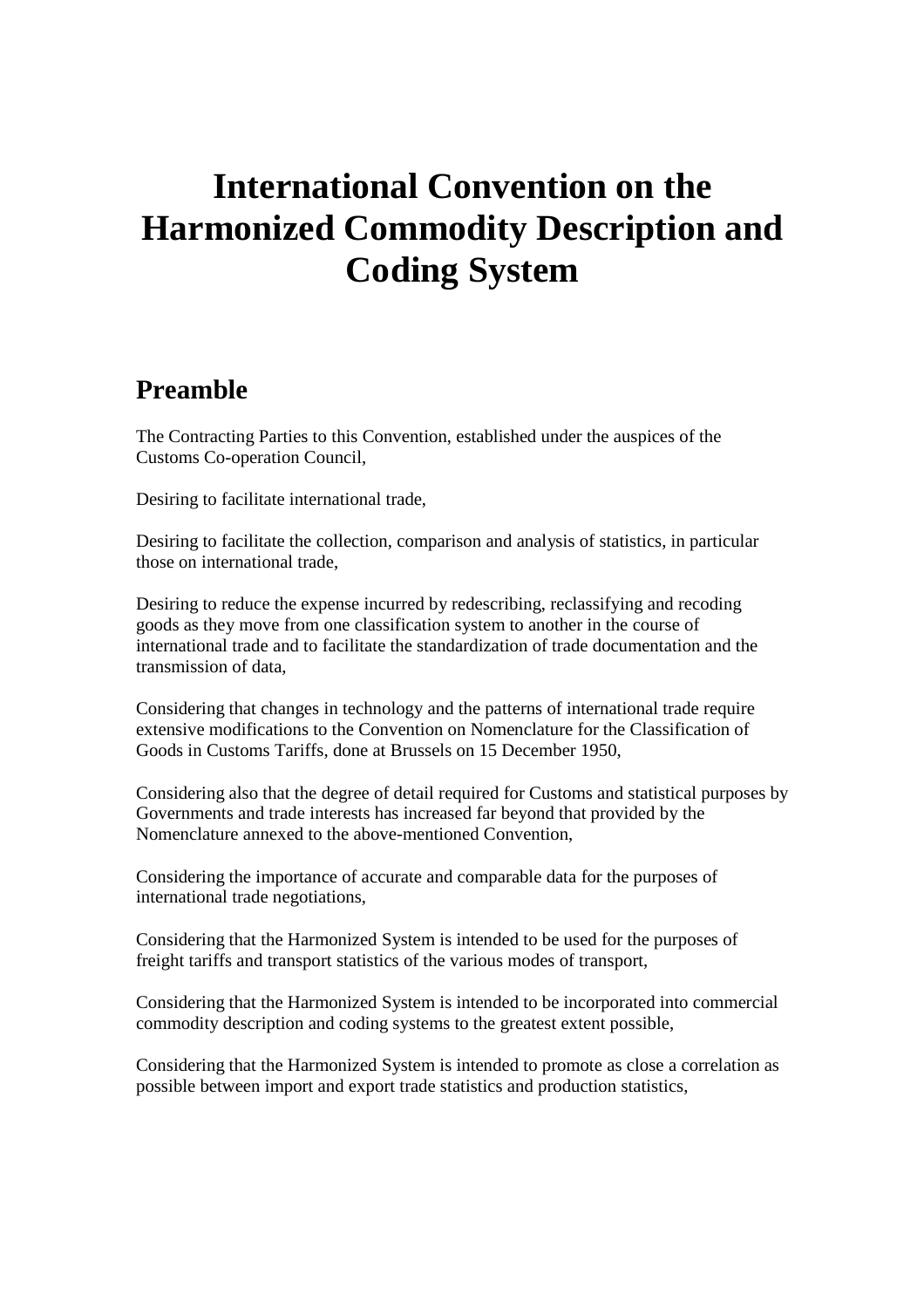Considering that a close correlation should be maintained between the Harmonized System and the Standard International Trade Classification (SITC) of the United Nations,

Considering the desirability of meeting the aforementioned needs through a combined tariff/statistical nomenclature, suitable for use by the various interests concerned with international trade,

Considering the importance of ensuring that the Harmonized System is kept up-to-date in the light of changes in technology or in patterns of international trade,

Having taken into consideration the work accomplished in this sphere by the Harmonized System Committee set up by the Customs Co-operation Council,

Considering that while the above-mentioned Nomenclature Convention has proved an effective instrument in the attainment of some of these objectives, the best way to achieve the desired results in this respect is to conclude a new international Convention,

Have agreed as follows:

#### **Article 1**

#### **Definitions**

For the purpose of this Convention:

(a) The Harmonized Commodity Description and Coding System, hereinafter referred to as the Harmonized System, means the Nomenclature comprising the headings and subheadings and their related numerical codes, the Section, Chapter and Subheading Notes and the General Rules for the interpretation of the Harmonized System, set out in the Annex to this Convention.

(b) Customs tariff nomenclature means the nomenclature established under the legislation of a Contracting Party for the purposes of levying duties of Customs on imported goods.

(c) Statistical nomenclatures means goods nomenclatures established by a Contracting Party for the collection of data for import and export trade statistics.

(d) Combined tariff/statistical nomenclature means a nomenclature, integrating Customs tariff and statistical nomenclatures, legally required by a Contracting Party for the declaration of goods at importation.

(e) The Convention establishing the Council means the Convention establishing a Customs Co-operation Council, done at Brussels on 15 December 1950.

(f) The Council means the Customs Co-operation Council referred to in paragraph (e) above.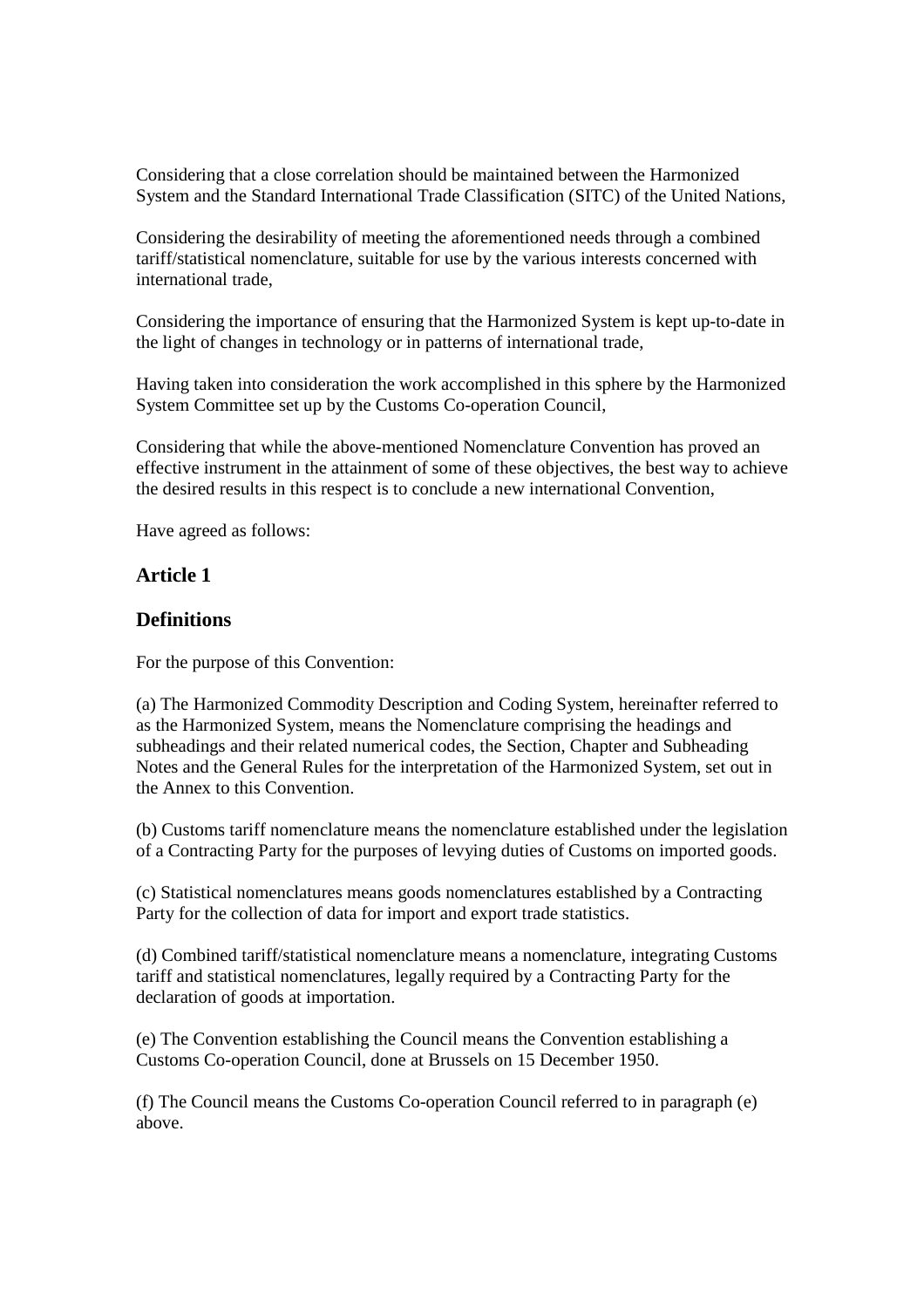(g) The Secretary General means the Secretary General of the Council.

(h) The term ratification means ratification, acceptance or approval.

## **Article 2**

#### **The Annex**

The Annex to this Convention shall form an integral part thereof, and any reference to the Convention shall include a reference to the Annex.

#### **Article 3**

## **Obligations of Contracting Parties**

1. Subject to the exceptions enumerated in Article 4:

(a) Each Contracting Party undertakes, except as provided in subparagraph (c) of this paragraph, that from the date on which this Convention enters into force in respect of it, its Customs tariff and statistical nomenclatures shall be in conformity with the Harmonized System. It thus undertakes that, in respect of its Customs tariff and statistical nomenclatures:

(i) It shall use all the headings and subheadings of the Harmonized System without addition or modification, together with their related numerical codes;

(ii) It shall apply the General Rules for the interpretation of the Harmonized System and all the Section, Chapter and Subheading Notes, and shall not modify the scope of the Sections, Chapters, headings or subheadings of the Harmonized System; and

(iii) It shall follow the numerical sequence of the Harmonized System.

(b) Each Contracting Party shall also make publicly available its import and export trade statistics in conformity with the six-digit codes of the Harmonized System, or, on the initiative of the Contracting Party, beyond that level, to the extent that publication is not precluded for exceptional reasons such as commercial confidentiality or national security.

(c) Nothing in this Article shall require a Contracting Party to use the subheadings of the Harmonized System in its Customs tariff nomenclature provided that it meets the obligations at (a) (i), (a) (ii) and (a) (iii) above in a combined tariff/statistical nomenclature.

2. In complying with the undertakings at paragraph 1(a) of this Article, each Contracting Party may make such textual adaptations as may be necessary to give effect to the Harmonized System in its domestic law.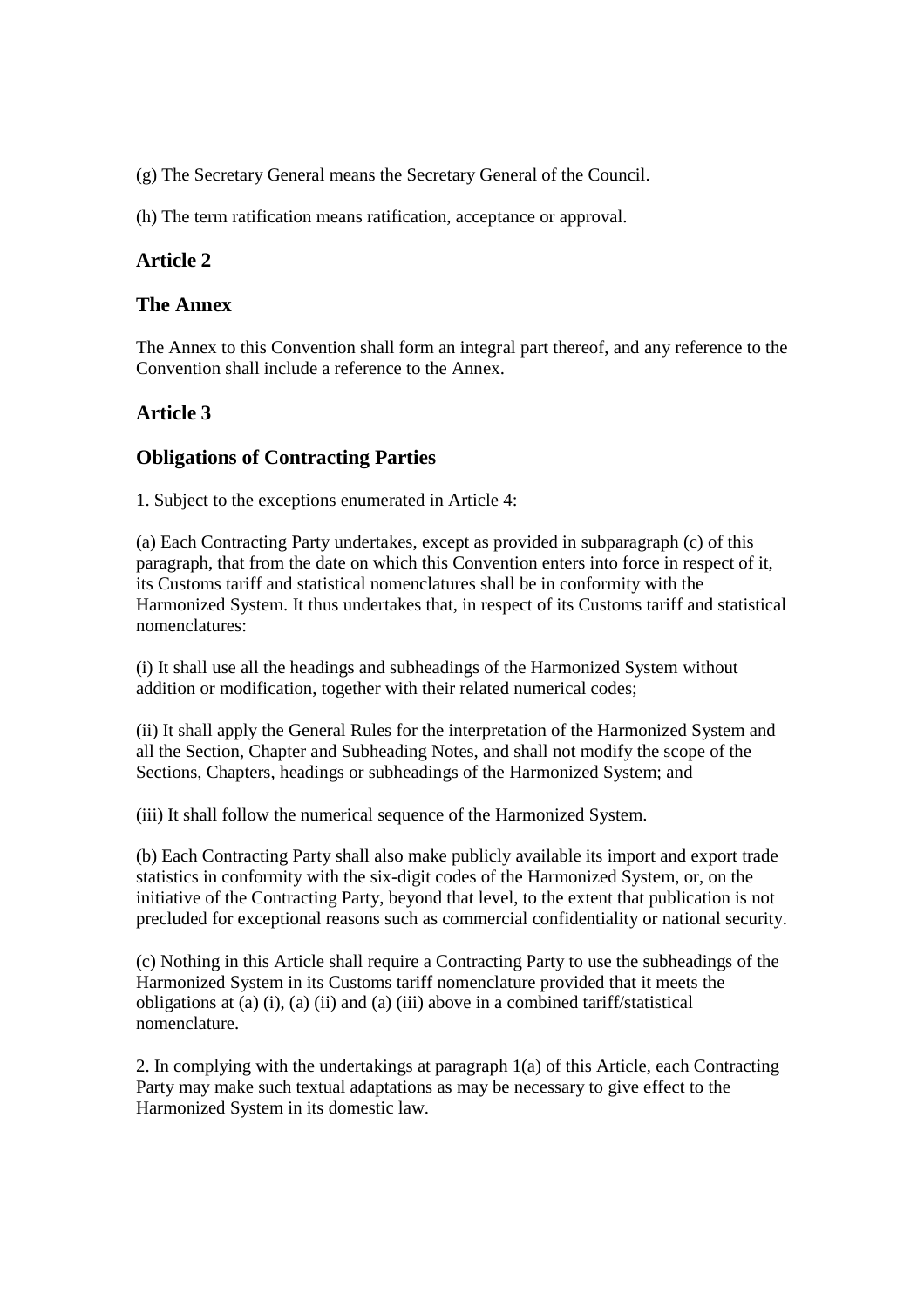3. Nothing in this Article shall prevent a Contracting Party from establishing, in its Customs tariff or statistical nomenclatures, subdivisions classifying goods beyond the level of the Harmonized System, provided that any such subdivision is added and coded at a level beyond that of the six-digit numerical code set out in the Annex to this Convention.

## **Article 4**

## **Partial application by developing countries**

1. Any developing country Contracting Party may delay its application of some or all of the subheadings of the Harmonized System for such period as may be necessary, having regard to its pattern of international trade or its administrative resources.

2. A developing country Contracting Party which elects to apply the Harmonized System partially under the provisions of this Article agrees to make its best efforts towards the application of the full six-digit Harmonized System within five years of the date on which this Convention enters into force in respect of it or within such further period as it may consider necessary having regard to the provisions of paragraph 1 of this Article.

3. A developing country Contracting Party which elects to apply the Harmonized System partially under the provisions of this Article shall apply all or none of the two-dash subheadings of any one one-dash subheading or all or none of the one-dash subheadings of any one heading. In such cases of partial application, the sixth digit or the fifth and sixth digits of that part of the Harmonized System code not applied shall be replaced by "0" or "00" respectively.

4. A developing country which elects to apply the Harmonized System partially under the provisions of this Article shall on becoming a Contracting Party notify the Secretary General of those subheadings which it will not apply on the date when this Convention enters into force in respect of it and shall also notify the Secretary General of those subheadings which it applies thereafter.

5. Any developing country which elects to apply the Harmonized System partially under the provisions of this Article may on becoming a Contracting Party notify the Secretary General that it formally undertakes to apply the full six-digit Harmonized System within three years of the date when this Convention enters into force in respect of it.

6. Any developing country Contracting Party which partially applies the Harmonized System under the provisions of this Article shall be relieved from its obligations under Article 3 in relation to the subheadings not applied.

## **Article 5**

#### **Technical assistance for developing countries**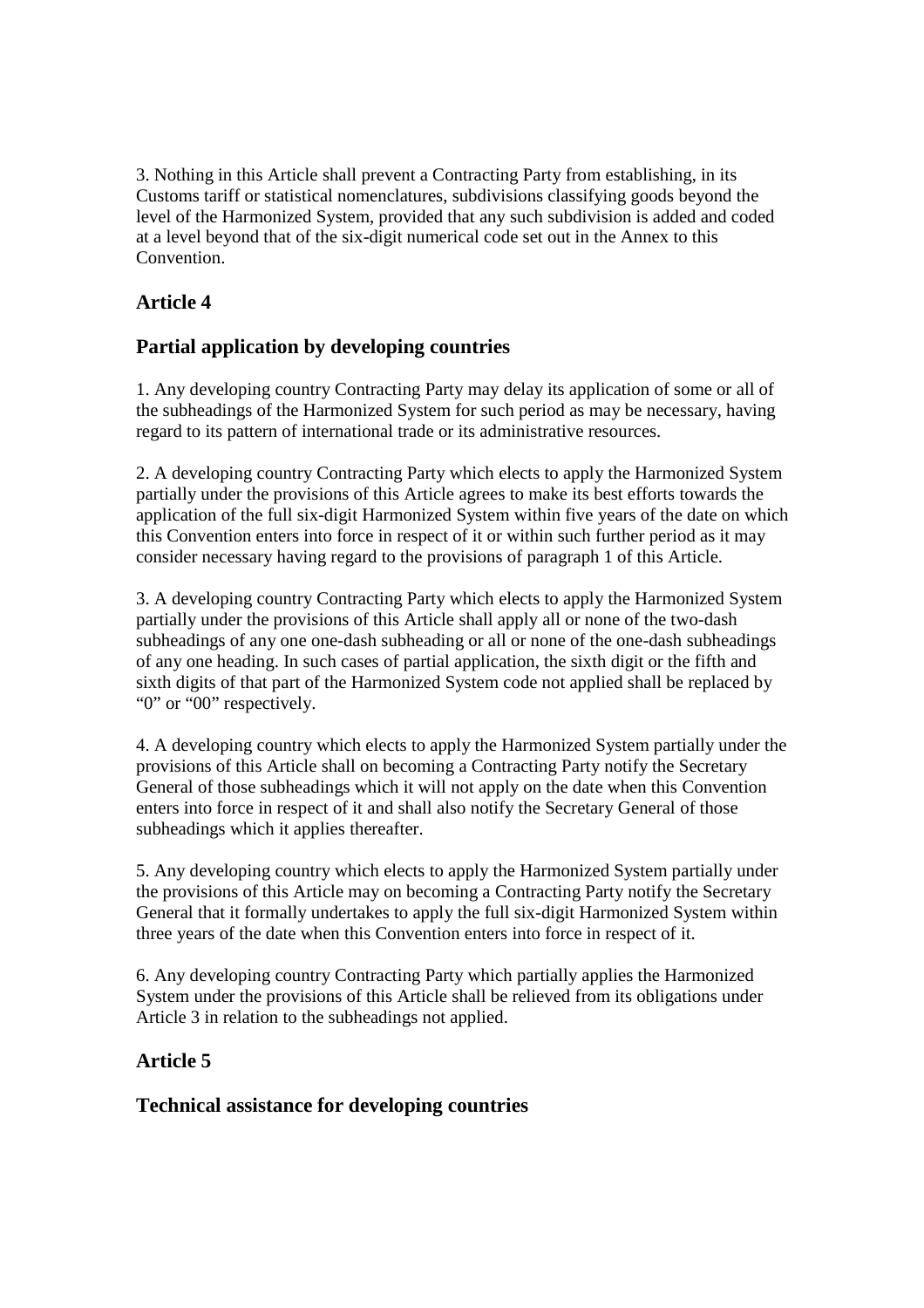Developed country Contracting Parties shall furnish to developing countries that so request, technical assistance on mutually agreed terms in respect of, inter alia, training of personnel, transposing their existing nomenclatures to the Harmonized System and advice on keeping their systems so transposed up-to-date with amendments to the Harmonized System or on applying the provisions of this Convention.

## **Article 6**

## **Harmonized System Committee**

1. There shall be established under this Convention a Committee to be known as the Harmonized System Committee, composed of representatives from each of the Contracting Parties.

2. It shall normally meet at least twice each year.

3. Its meetings shall be convened by the Secretary General and, unless the Contracting Parties otherwise decide, shall be held at the Headquarters of the Council.

4. In the Harmonized System Committee each Contracting Party shall have the right to one vote; nevertheless, for the purposes of this Convention and without prejudice to any future Convention, where a Customs or Economic Union as well as one or more of its Member States are Contracting Parties such Contracting Parties shall together exercise only one vote. Similarly, where all the Member States of a Customs or Economic Union which is eligible to become a Contracting Party under the provisions of Article 11(b) become Contracting Parties, they shall together exercise only one vote.

5. The Harmonized System Committee shall elect its own Chairman and one or more Vice-Chairmen.

6. It shall draw up its own Rules of Procedure by decision taken by not less than twothirds of the votes attributed to its members. The Rules of Procedure so drawn up shall be approved by the Council.

7. It shall invite such intergovernmental or other international organizations as it may consider appropriate to participate as observers in its work.

8. It shall set up Sub-Committees or Working Parties as needed, having regard, in particular, to the provisions of paragraph 1(a) of Article 7, and it shall determine the membership, voting rights and Rules of Procedure for such Sub-Committees or Working Parties.

## **Article 7**

## **Functions of the Committee**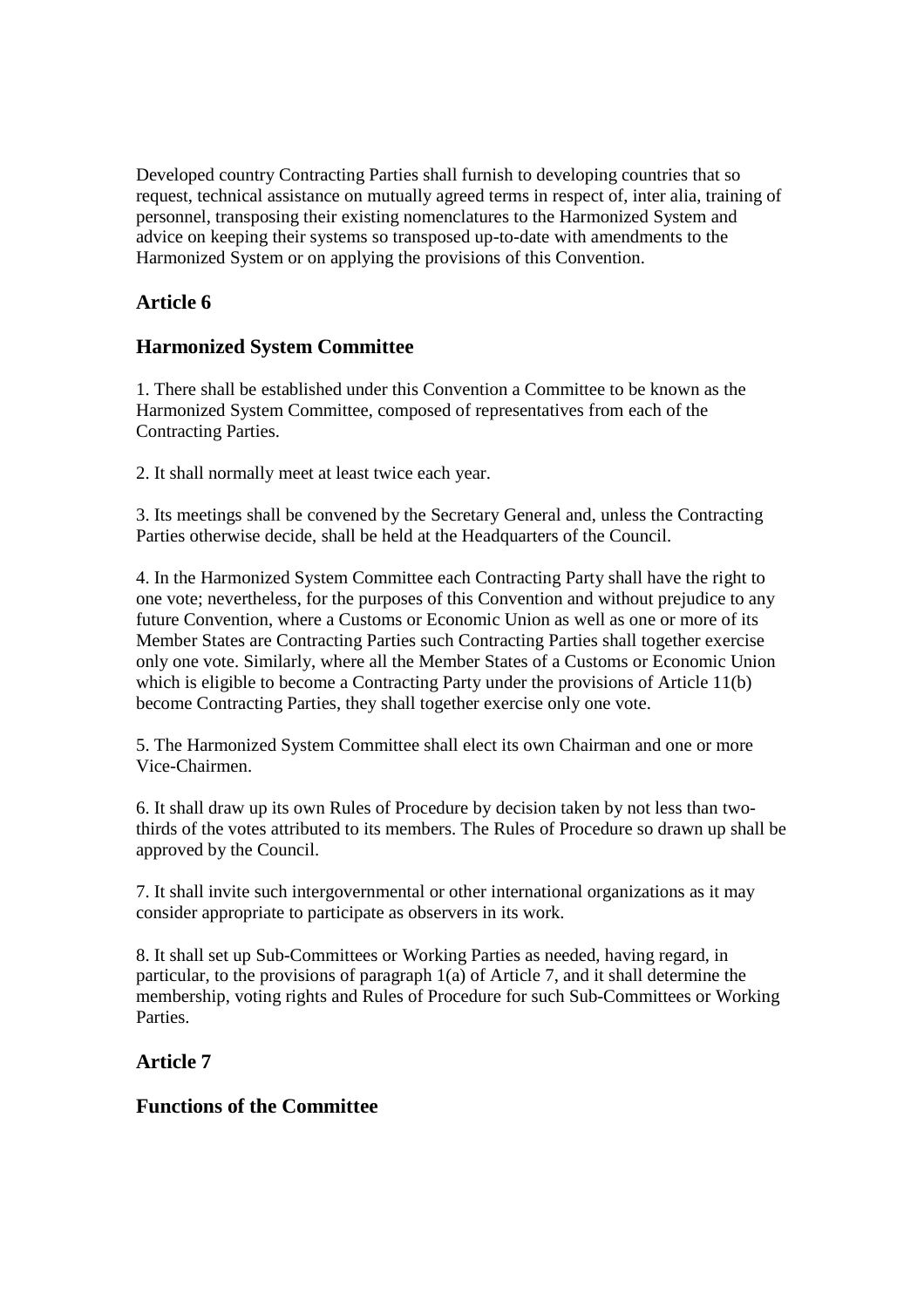1. The Harmonized System Committee, having regard to the provisions of Article 8, shall have the following functions:

(a) To propose such amendments to this Convention as may be considered desirable, having regard, in particular, to the needs of users and to changes in technology or in patterns of international trade;

(b) To prepare Explanatory Notes, Classification Opinions or other advice as guides to the interpretation of the Harmonized System;

(c) To prepare recommendations to secure uniformity in the interpretation and application of the Harmonized System;

(d) To collate and circulate information concerning the application of the Harmonized System;

(e) On its own initiative or on request, to furnish information or guidance on any matters concerning the classification of goods in the Harmonized System to Contracting Parties, to Members of the Council and to such intergovernmental or other international organizations as the Committee may consider appropriate;

(f) To present Reports to each Session of the Council concerning its activities, including proposed amendments, Explanatory Notes, Classification Opinions and other advice;

(g) To exercise such other powers and functions in relation to the Harmonized System as the Council or the Contracting Parties may deem necessary.

2. Administrative decisions of the Harmonized System Committee having budgetary implications shall be subject to approval by the Council.

#### **Article 8**

#### **Role of the Council**

1. The Council shall examine proposals for amendment of this Convention, prepared by the Harmonized System Committee, and recommend them to the Contracting Parties under the procedure of Article 16 unless any Council Member which is a Contracting Party to this Convention requests that the proposals or any part thereof be referred to the Committee for re-examination.

2. The explanatory Notes, Classification Opinions, other advice on the interpretation of the Harmonized System and recommendations to secure uniformity in the interpretation and application of the Harmonized System, prepared during a session of the Harmonized System Committee under the provisions of paragraph 1 of Article 7, shall be deemed to be approved by the Council if, not later than the end of the second month following the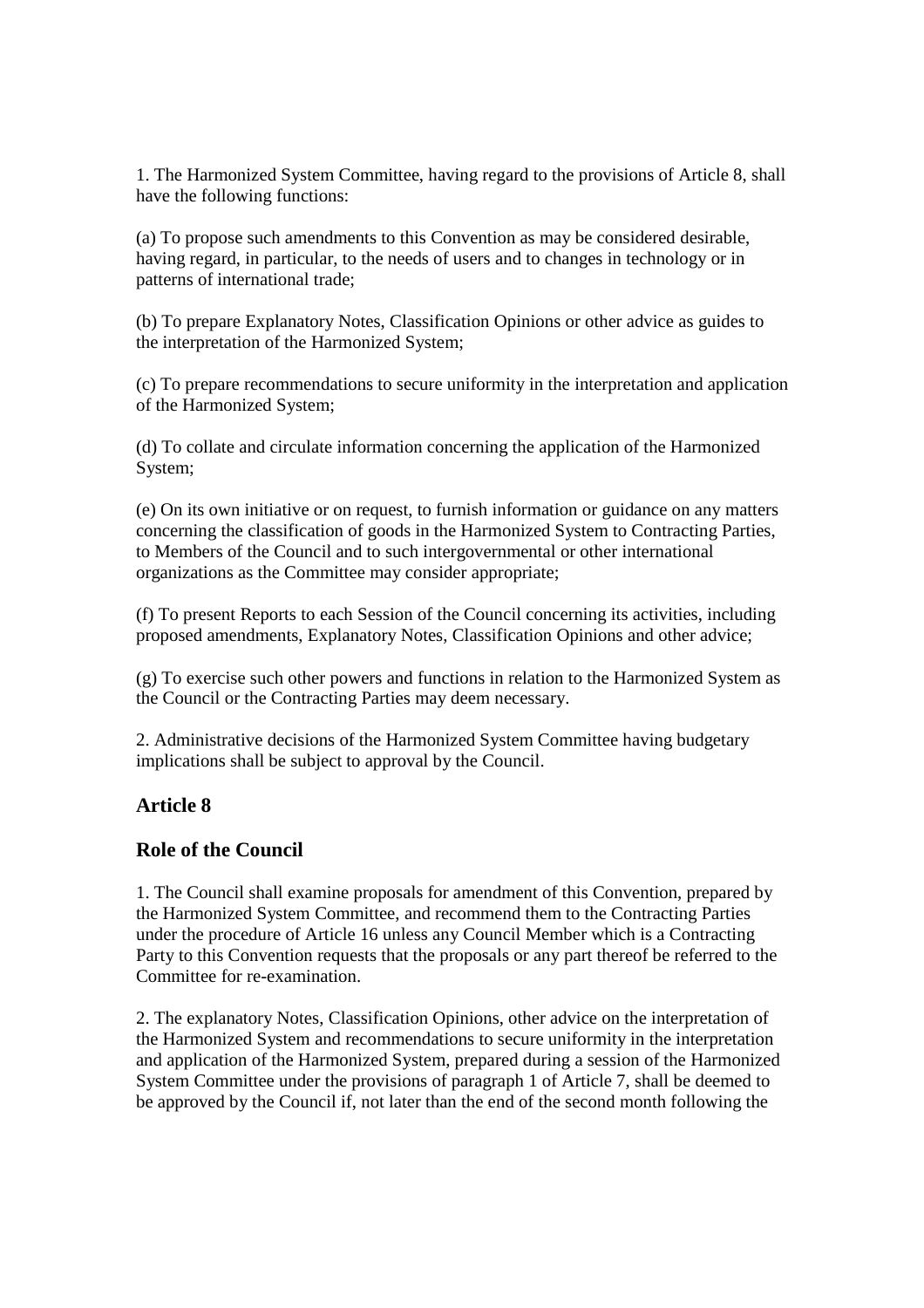month during which that session was closed, no Contracting Party to this Convention has notified the Secretary General that it requests that such matter be referred to the Council.

3. Where a matter is referred to the Council under the provisions of paragraph 2 of this Article, the Council shall approve such Explanatory Notes, Classification Opinions, other advice or recommendations, unless any Council Member which is a Contracting Party to this Convention requests that they be referred in whole or part to the Committee for reexamination.

#### **Article 9**

#### **Rates of Customs duty**

The Contracting Parties do not assume by this Convention any obligation in relation to rates of Customs duty.

## **Article 10**

## **Settlement of disputes**

1. Any dispute between Contracting Parties concerning the interpretation or application of this Convention shall, so far as possible, be settled by negotiation between them.

2. Any dispute which is not so settled shall be referred by the Parties to the dispute to the Harmonized System Committee which shall thereupon consider the dispute and make recommendations for its settlement.

3. If the Harmonized System Committee is unable to settle the dispute, it shall refer the matter to the Council which shall make recommendations in conformity with Article III (e) of the Convention establishing the Council.

4. The Parties to the dispute may agree in advance to accept the recommendations of the Committee or the Council as binding.

## **Article 11**

#### **Eligibility to become a contracting party**

The following are eligible to become Contracting Parties to this Convention:

(a) Member States of the Council;

(b) Customs or Economic Unions to which competence has been transferred to enter into treaties in respect of some or all of the matters governed by this Convention; and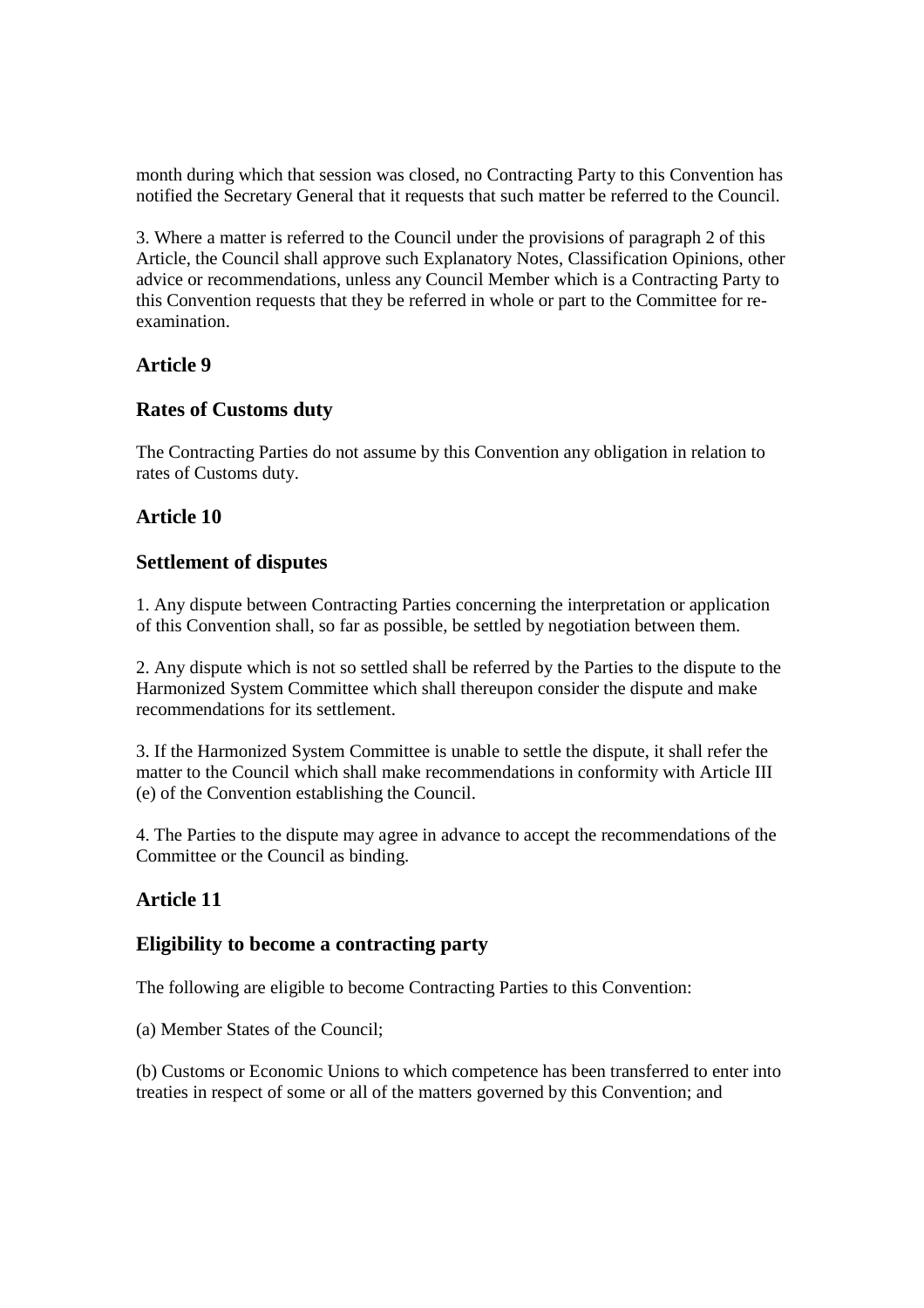(c) Any other State to which an invitation to that effect has been addressed by the Secretary General at the direction of the Council.

## **Article 12**

## **Procedure for becoming a contracting party**

1. Any eligible State or Customs or Economic Union may become a Contracting Party to this Convention:

(a) By signing it without reservation of ratification;

(b) By depositing an instrument of ratification after having signed the Convention subject to ratification; or

(c) By acceding to it after the Convention has ceased to be open for signature.

2. This Convention shall be open for signature until 31 December 1986 at the Headquarters of the Council in Brussels by the States and Customs or Economic Unions referred to in Article 11. Thereafter, it shall be open for their accession.

3. The instruments of ratification or accession shall be deposited with the Secretary General.

## **Article 13**

## **Entry into force**

1. This Convention shall enter into force on the first of January which falls at least twelve months but not more than twenty-four months after a minimum of seventeen States or Customs or Economic Unions referred to in Article 11 above have signed it without reservation of ratification or have deposited their instruments of ratification or accession, but not before 1 January 1987.

2. For any State or Customs or Economic Union signing without reservation of ratification, ratifying or acceding to this Convention after the minimum number specified in paragraph 1 of this Article is reached, this Convention shall enter into force on the first of January which falls at least twelve months but not more than twenty-four months after it has signed the Convention without reservation of ratification or has deposited its instrument of ratification or accession, unless it specifies an earlier date. However, the date of entry into force under the provisions of this paragraph shall not be earlier than the date of entry into force provided for in paragraph 1 of this Article.

## **Article 14**

## **Application by dependent territories**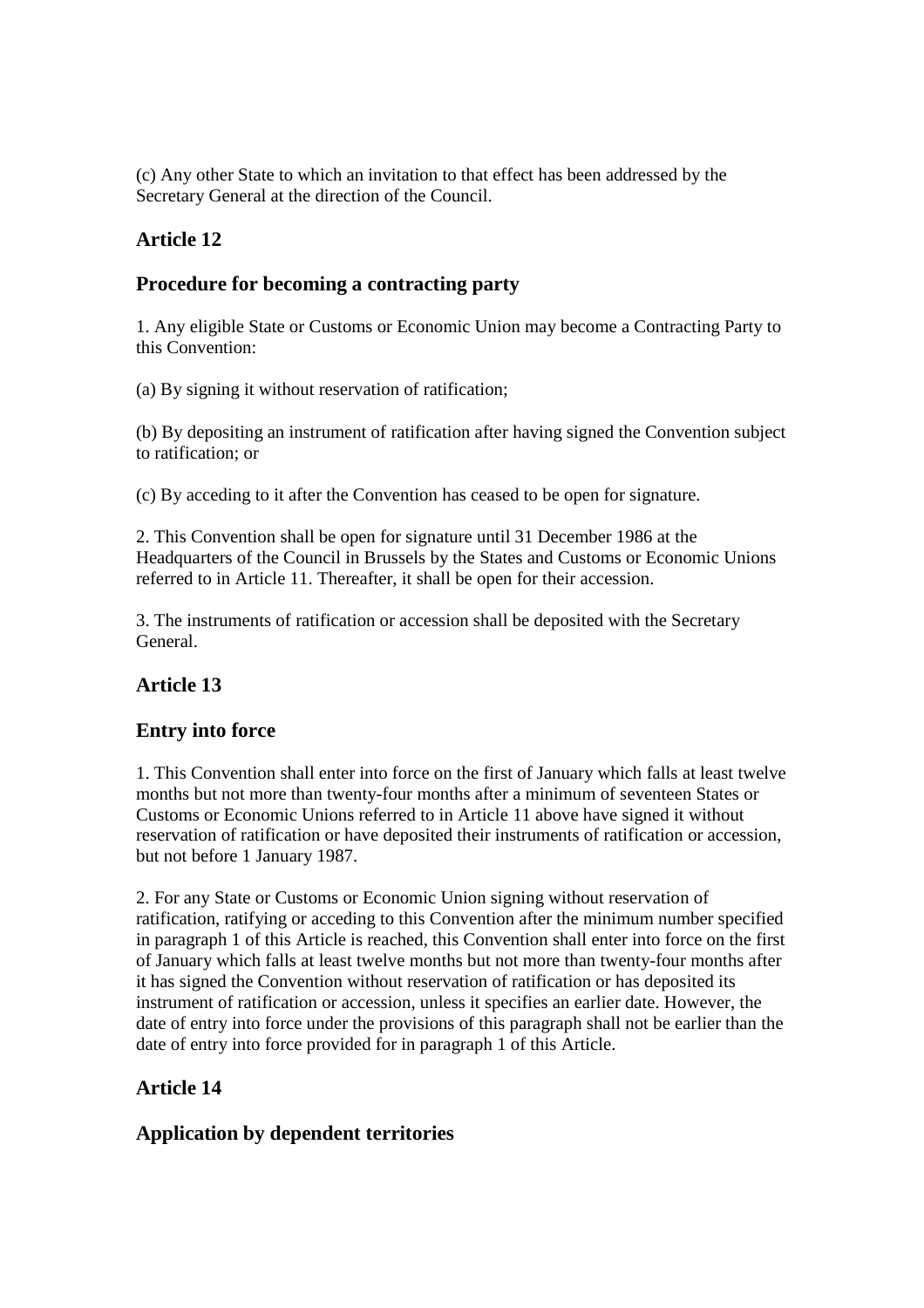1. Any State may, at the time of becoming a Contracting Party to this Convention, or at any time thereafter, declare by notification given to the Secretary General that the Convention shall extend to all or any of the territories for whose international relations it is responsible, named in its notification. Such notification shall take effect on the first of January which falls at least twelve months but not more than twenty-four months after the date of the receipt thereof by the Secretary General, unless an earlier date is specified in the notification. However, this Convention shall not apply to such territories before it has entered into force for the State concerned.

2. This Convention shall cease to have effect for a named territory on the date when the Contracting Party ceases to be responsible for the international relations of that territory or on such earlier date as may be notified to the Secretary General under the procedure of Article 15.

## **Article 15**

## **Denunciation**

This Convention is of unlimited duration. Nevertheless any Contracting Party may denounce it and such denunciation shall take effect one year after the receipt of the instrument of denunciation by the Secretary General, unless a later date is specified therein.

## **Article 16**

#### **Amendment procedure**

1. The Council may recommend amendments to this Convention to the Contracting Parties.

2. Any Contracting Party may notify the Secretary General of an objection to a recommended amendment and may subsequently withdraw such objection within the period specified in paragraph 3 of this Article.

3. Any recommended amendment shall be deemed to be accepted six months after the date of its notification by the Secretary General provided that there is no objection outstanding at the end of this period.

4. Accepted amendments shall enter into force for all Contracting Parties on one of the following dates:

(a) Where the recommended amendment is notified before 1 April, the date shall be the first of January of the second year following the date of such notification, or

(b) Where the recommended amendment is notified on or after 1 April, the date shall be the first of January of the third year following the date of such notification.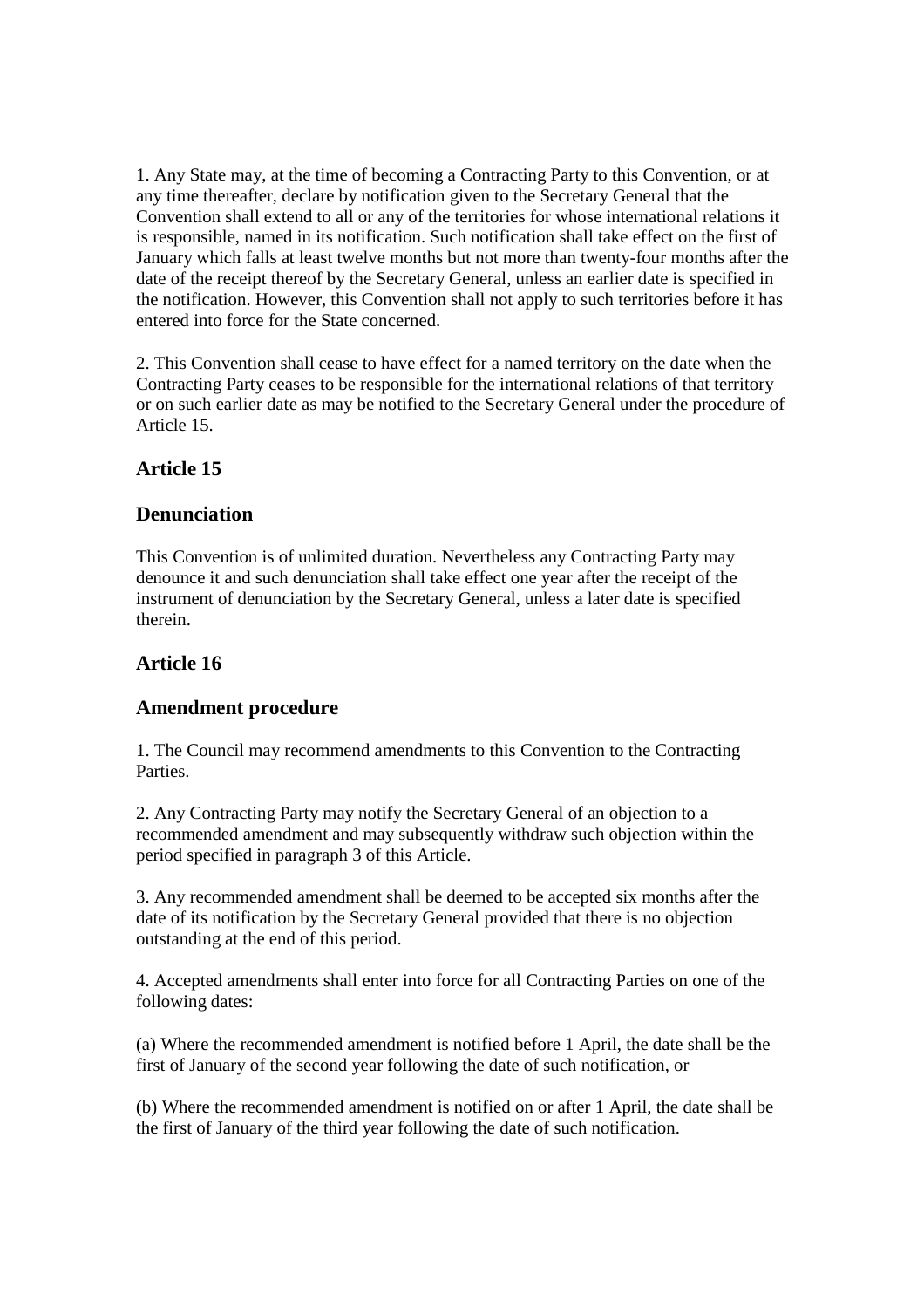5. The statistical nomenclatures of each Contracting Party and its Customs tariff nomenclature or, in the case provided for under paragraph 1(c) of Article 3, its combined tariff/statistical nomenclature, shall be brought into conformity with the amended Harmonized System on the date specified in paragraph 4 of this Article.

6. Any State or Customs or Economic Union signing without reservation of ratification, ratifying or acceding to this Convention shall be deemed to have accepted any amendments thereto which, at the date when it becomes a Contracting Party, have entered into force or have been accepted under the provisions of paragraph 3 of this Article.

## **Article 17**

## **Rights of contracting parties in respect of the Harmonized System**

On any matter affecting the Harmonized System, paragraph 4 of Article 6, Article 8 and paragraph 2 of Article 16 shall confer rights on a Contracting Party:

(a) In respect of all parts of the Harmonized System which it applies under the provisions of this Convention; or

(b) Until the date when this Convention enters into force in respect of it in accordance with the provisions of Article 13, in respect of all parts of the Harmonized System which it is obligated to apply at that date under the provisions of this Convention; or

(c) In respect of all parts of the Harmonized System, provided that it has formally undertaken to apply the full six-digit Harmonized System within the period of three years referred to in paragraph 5 of Article 4 and until the expiration of that period.

## **Article 18**

## **Reservations**

No reservations to this Convention shall be permitted.

## **Article 19**

## **Notifications by the Secretary General**

The Secretary General shall notify Contracting Parties, other signatory States, Member States of the Council which are not Contracting Parties to this Convention, and the Secretary General of the United Nations, of the following:

(a) Notifications under Article 4;

(b) Signatures, ratifications and accessions as referred to in Article 12;